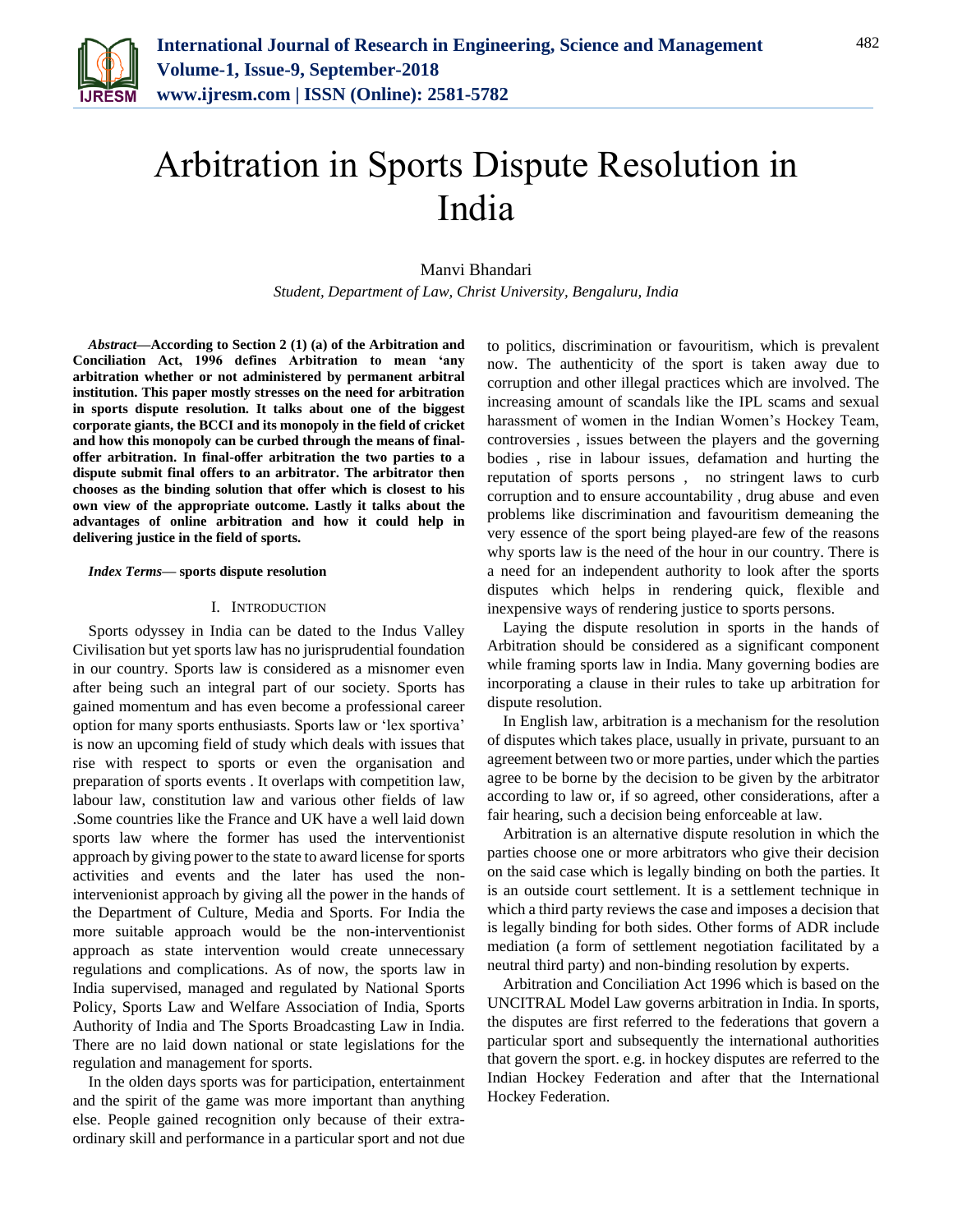

## II. WHY SHOULD ARBITRATION BE CHOSEN OVER LITIGATION IN SPORTS DISPUTE RESOLUTION ?

Arbitration would be a far better choice than that of litigation or the traditional courts proceedings system as sports persons have short-lived careers. It helps giving the sports enthusiast's speedy justice and save them from the arduous and extremely lengthy litigation process which adversely effects their professional life. In litigation, problems like appearing for regular hearings and long term commitment makes it unappealing for sportsmen. In courts there are numerous amount of cases pending due to which justice is delivered over a long period of time. When this way of dispute resolution is chosen the persons or arbitrators per se are people with expertise in their particular fields which acts as an added advantage as they can understand the case better and also faster than any other person. So when persons from the specific sports are chosen, who have in depth knowledge of the rules and regulations of the particular sport and even the arbitrator has prior experience with sports law cases it makes the process of delivering justice way easier. The decision rendered by the arbitrators are questionable in the court of law which makes it more reliable, appealing and dependable. Both traditional litigation and arbitration awards can be challenged. Another important factor is privacy and confidentiality which is well maintained which doesn't spoil the reputation and helps in preservation of goodwill of the sportspersons. In litigation no such privacy is maintained.

With the inauguration of India's first arbitration centre in Delhi in 2009, India is recognising the necessity of arbitration for quicker disposal of cases. The increasing use of arbitration in sport over the last decade has challenged the legal framework in which arbitration disputes are addressed in many jurisdictions.

## III. HOW THE MONOPOLY OF THE BCCI HAS ADVERSELY AFFECTED THE GAME OF CRICKET? HOW TO CURB THIS INDESTRUCTIBLE MONOPOLY?

"Power corrupts and absolute power corrupt absolutely" Through the years we have seen how the BCCI has obtained a patent over cricket. It has single handedly controlled the game and regulated it as and when it deemed fit. This unbreakable, strong monopoly has led to a lot of biased decisions in the field of cricket which has effected the sportsmen playing the sport and the sport as a whole. BCCI has the power from choosing players and umpires for the national team, formulating the necessary rules and regulations for the game to disqualifying players which may effects his or her career to an extent that he or she may have to stop playing it completely. It builds stadiums, monitors the functioning of cricket academies, supports the state organisations and associations, frames pension schemes and also sustains expenditures of trainers, coaches and others. It also sends or lends the broadcast and telecast rights and even collects the admission fees for the place where the matches are conducted. Looking at all the powers and

functions that the BCCI has and that there is no opposition to its decisions, decentralisation of power is of paramount importance now. There are no steps or efforts made by the government to end this monopoly. The functions which are performed by the BCCI are public functions even though it is a private entity.

One such instance of BCCI's monopoly which we have seen in the past is when ICL that is the Indian cricket league was going to be introduced as an opportunity for all the cricket enthusiasts to showcase their talent.

A cricket tournament named ICL was started by Essel Sports Private Ltd (ESPL) which involved both Indian and foreign players. The BCCI did not support this tournament and used its power and influence and told the various state agencies to boycott this event.

BCCI despite having all the funds to provide for such an event, refused to make it work and banned players from taking part in ICL. It also forced the board members to take strict action against their respective players involved in the ICL. Due to all these strict rules of the BCCI, lack of participation and funds, the ICL was side lined permanently.

A suit was filed against the BCCI in the Delhi High Court as it was threatening the players to not participate in the tournament otherwise their license would be at stake and they won't let to take part in the international matches. To stop the ICL, the BCCI even out-hired cricket stadium which were under the state government.

These any-competitive practices were also challenged in the court.

The court ruled in favour of the ICL and gave notices to BCCI, state cricket associations and corporate sponsors against terminating valid contracts of players joining the ICL.

A fine way to resolve this problem of misuse of power is through the means of final-offer arbitration. In final-offer arbitration the two parties to a dispute submit final offers to an arbitrator. The arbitrator then chooses as the binding solution that offer which is closest to his own view of the appropriate outcome. When such a resolution is implemented wherein the BCCI has to go through Arbitration and not take decisions according to its own whims and fancies, it would bring down monopoly considerably.

A third party involvement would bring in fairness and also would not let one dominate over the other completely.

## IV. WHETHER ONLINE ARBITRATION A FEASIBLE OPTION FOR RESOLVING DISPUTES IN SPORTS?

The versatility of the internet and its popularity among the people of India makes online dispute resolution all the more attractive. Its efficiency, cost-effectiveness and also the amount of people it reaches out to be fascinating .The hassle of going to the court and appearing for each hearing is avoided when it's online. Online dispute resolution is a fairly new concept and has not been implemented in India. There are various advantages of this system due to which it would fit well in the sports arena.